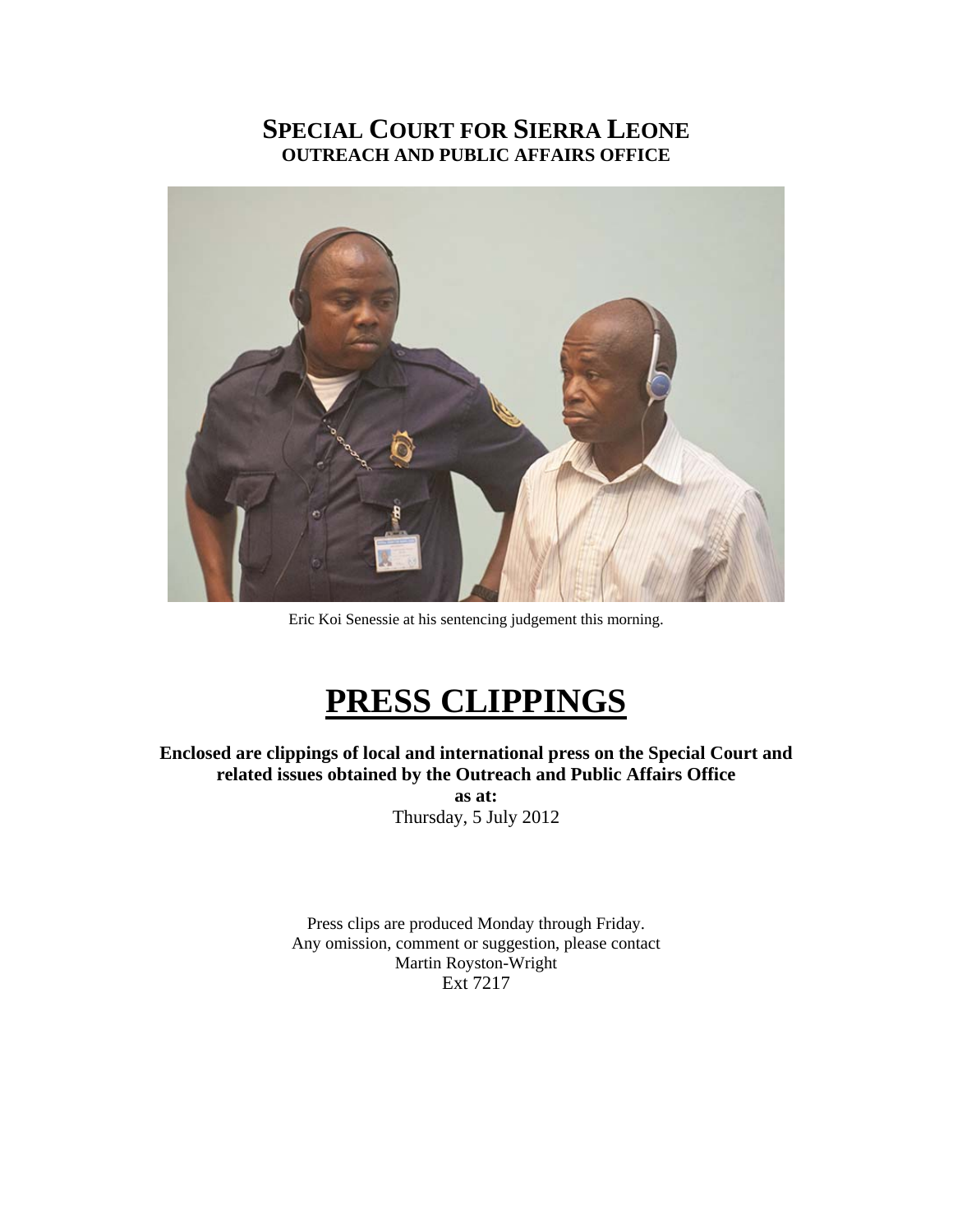| <b>Local News</b>                                                                   |             |
|-------------------------------------------------------------------------------------|-------------|
| Eric Koi Senessie Sentenced to Two Years in Prison for Contempt/ SCSL Press Release | Page 3      |
| Convict Dreams of Telling the Truth / Awoko                                         | Page 4      |
| <b>International News</b>                                                           |             |
| President Charles Taylor Trial: What is the ICC Up to in Africa? / Sudan Vision     | Pages 5-8   |
| Do International Courts Serve As Tools for Western Nations? / New Era               | Pages 9-10  |
| Rwanda Urges Fresh Momentum in Hunt For Top Genocide Suspect / AFP                  | Page 11     |
| <b>ICTR Stuck With Acquitted Persons / The New Times</b>                            | Pages 12-13 |
| The International Criminal Court and the Arab World / Open Society                  | Pages 14-16 |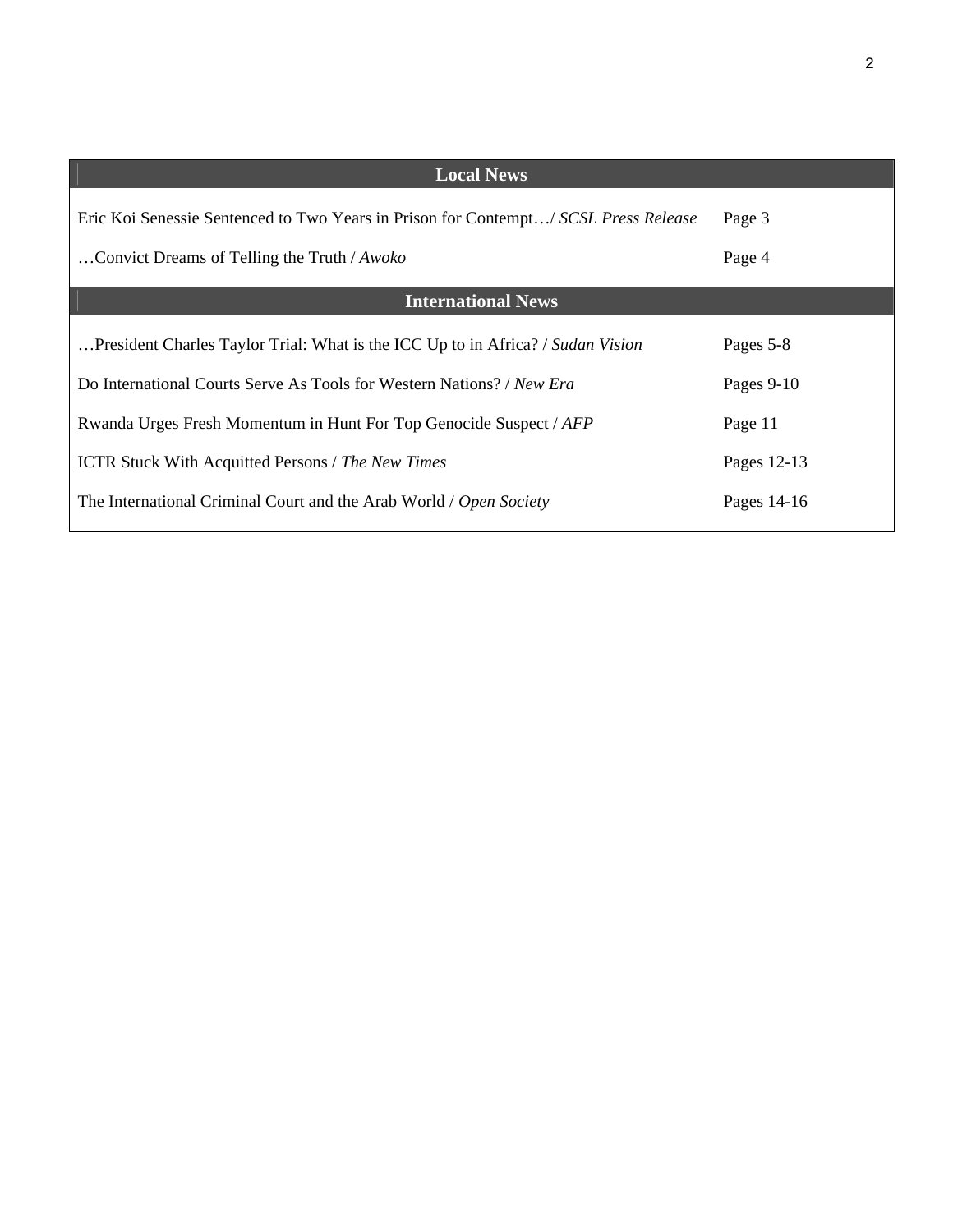

## **Special Court for Sierra Leone**  Outreach and Public Affairs Office

# **PRESS RELEASE Freetown, Sierra Leone, 5 July 2012**

#### **Eric Koi Senessie Sentenced to Two Years in Prison for Contempt of the Special Court**



Former Revolutionary United Front member Eric Koi Senessie was sentenced today to a two year term of imprisonment for his conviction last month on eight counts of contempt of the Special Court. Senessie was convicted on four counts of offering a bribe to a witness, and on four counts of attempting to influence a witness, to recant testimony given in the Taylor trial.

Justice Teresa Doherty imposed eight two-year sentences for each of the e ight counts on which Senessie was convicted. The sentences will run concurrently, meaning that he will serve a total of two years in prison.

Under the Rules of the Special Court, Senessie faced a maximum sentence of seven years imprisonment, a two million leones fine, or both.

In their sentencing briefs, the Prosecution had recommended a sentence of 5-7 years and a two million leone fine, while the Defence had recommended a two million leones fine and no custodial sentence.

In delivering her judgement, Justice Doherty pointed to a number of aggravating factors, and noted especially the number of offences and the persistence of the defendant which, in her view, warranted sentences of imprisonment. She said, however, that she had also taken into account Senessie's expression of remorse when he addressed the Court on Wednesday.

"I accept that Senessie has now realized the errors of his ways, and it is commendable even at this late hour he has acknowledged his offences and shown sincere remorse," she said. "I have allowed for the remorse that the defendant has shown. In his own words, with which I agree, 'it is better late than never'."

Senessie will serve his sentence at a detention facility on the Special Court premises in Freetown.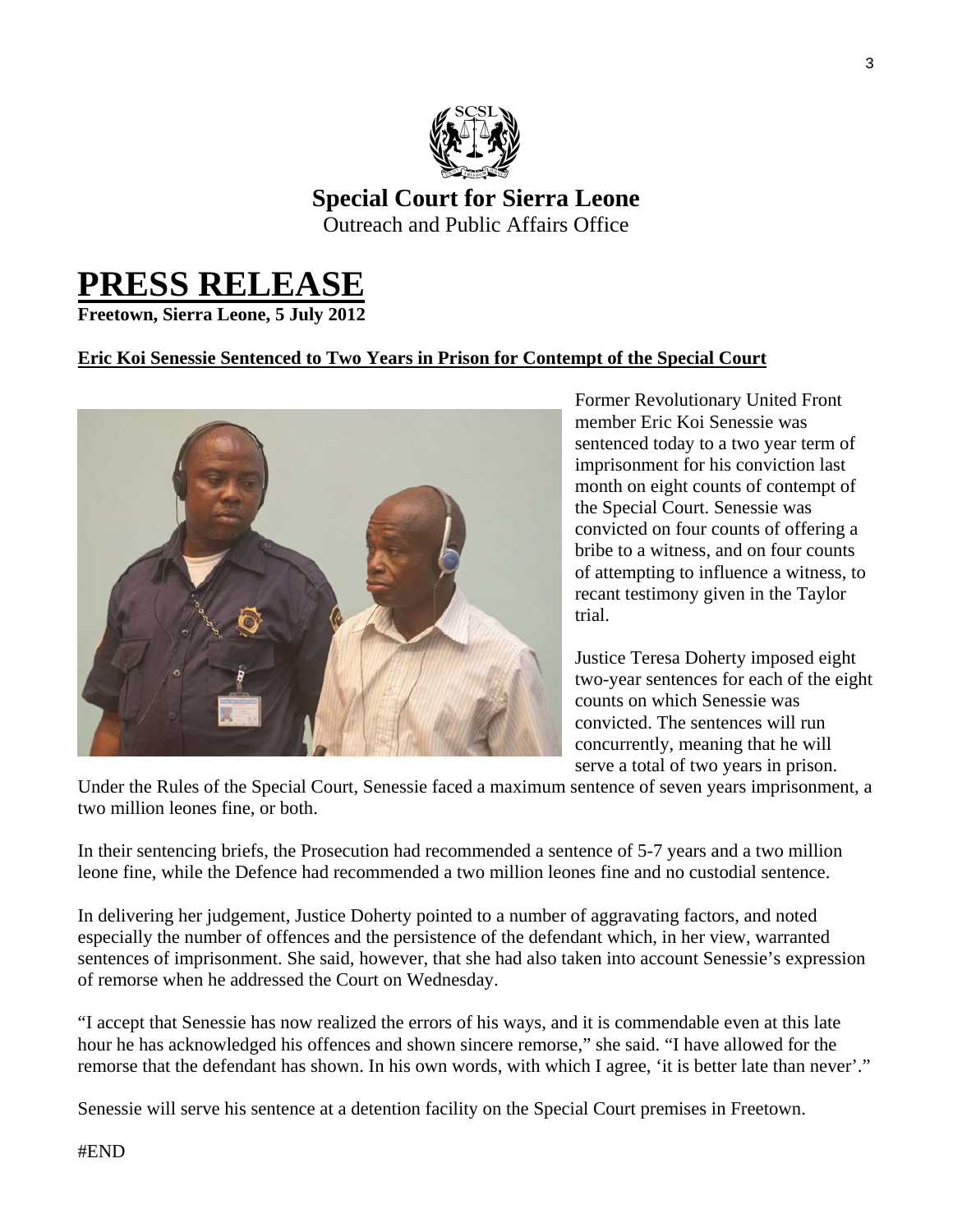

# At the Special Court contempt case... onvict dreams of telling the truth

#### **By Sandi Halimuddin**

t a Special Court for Sierra Leone hearing in the contempt case of the Independent Prosecutor Versus Eric Senessie, who is now a convict, has said that Prince Taylor fooled him into having prosecution witnesses recount their statements at The Hague.

This is a reversal from his previous statements. Senessie was convicted for contempt of court by the Special Court for Sierra Leone when he was accused that he interfered with some prosecution witnesses who had earlier testified in the case of the Prosecutor versus Charles Taylor.

Senesie expressed regret for not pleading guilty earlier in the case because it was not his intention to tell the witness to go and change their evidence in The Hague.

Adding that he believed in the Court and the previous decisions the Court has rendered since it was established in the country, Senesie said, "I have never thought of any specific intention to undermine the integrity of the court."

On Wednesday, July 4, 2012, the day prior to his sentencing hearing, Senesie appealed to the court, repeatedly saying that every "creature that drinks water makes" mistakes, and an apology is better late than never."

The convicted subject stated that

Prince Taylor used him in an attempt to have prosecution witnesses recount their statements that they have made at The Hague.

Senesie disclosed that he was fooled by Prince Taylor, who in contrast was familiar with the process due to his work with a defence team. Thus, Prince Taylor was wanted by the court, whereas Senesie's case will be acquitted by the court.

Senesie's lawyer, Ansu Lansana, emphasized the existence of entrapment in the case, in which the accused was leered into conducting further action.

These remarks are following Senesie's dream, which his lawyer Ansu Lansana described as a "prick of conscience" from the Almighty God. Senesie, a priest in the Evangelist New Apostolic Church in Kailahun, explained that through prayers, he received a message from the Lord.

In the dream, Senesie explained that the Lord reminded him of an unclear conscience. In addition, the Lord told Senesie that although he has delayed telling the truth, the court would not delay in the sentencing, according to the convicted subject.

Senesie further lamented at his current position, saying he is a peaceful citizen. He also described himself as a family man with two wives and eight children.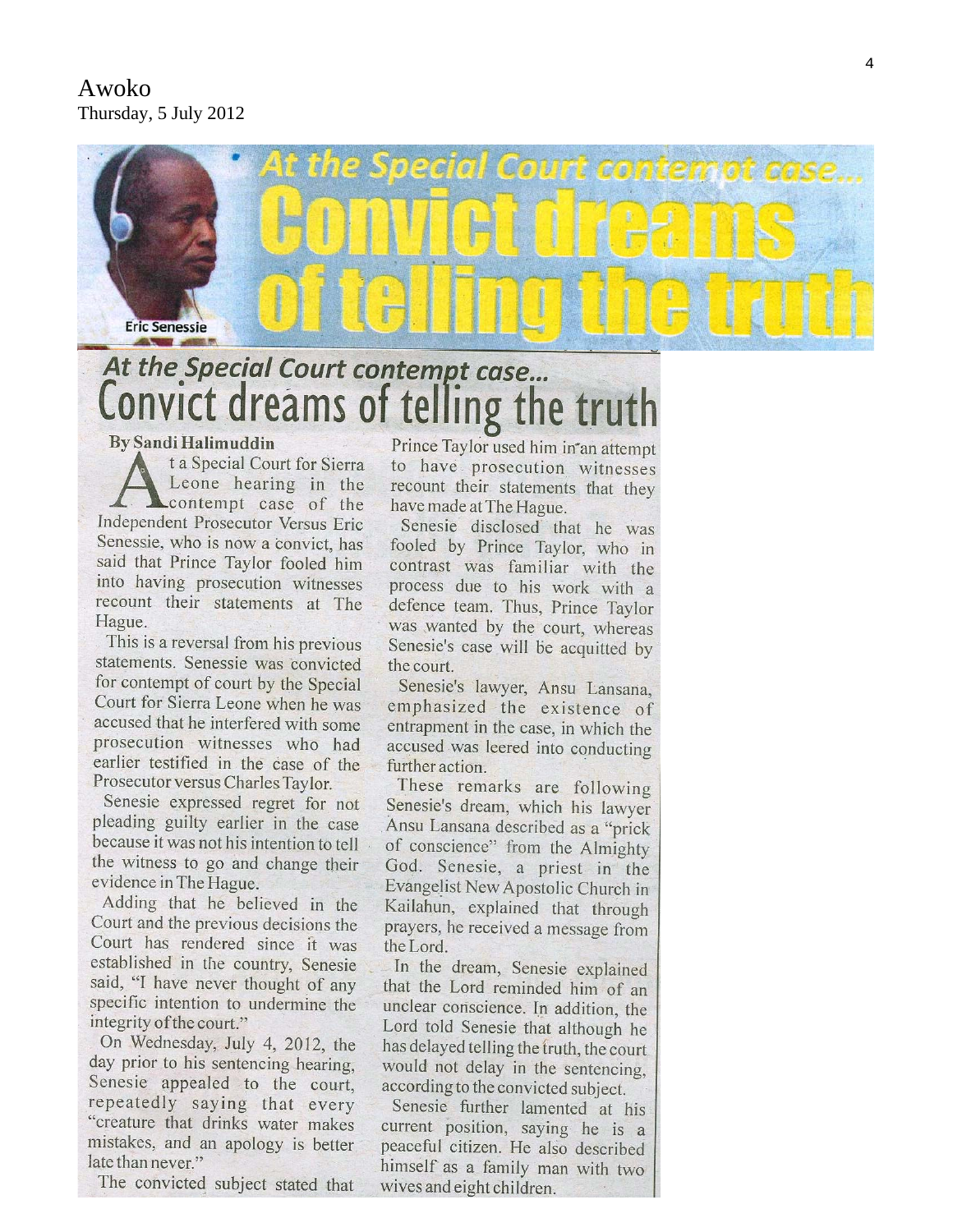Sudan Vision Thursday, 5 July 2012

#### **As I See It: President Charles Taylor Trial: What is the ICC Up to in Africa? (1)**

"The ICC is not a court set up to bring book Prime minister of the UK and the Presidents of the United States", Former UK Foreign and Commonwealth Secretary Robin Cook Hear and know this year all folks of the world: first and foremost of all, based on the preceded quotation, we could not agree more with the statement of the then former British Foreign Secretary Robin Cook that "The ICC is not a court set up to bring to book prime ministers of the United Kingdom and presidents of the United States." We could also add through ontological, epistemological, sociological, political, philosophical, scientific, legal and logical analytical



reasoning as well as inductive reasoning and reasonableness that no any other European Union leaders could be indicted compared to their African counterparts and brought to book by the ICC. What and who gives the ICC the rights of indicting the world leaders suspected and African leaders in particular of having committed genocide or the crime without a name, war crimes, crimes against humanity as well as other heinous human rights violations? What then are the legal basis and the merit and meritocracy of the ICC to become an extraordinaire extrajudicial powers international legal institution? How credible is the ICC in terms of its legal framework? What does this mean for Africa and Africans? Where are the political and legal processes of social justice and democracy, which have been referred to in many Western constitutionalism and in the revolutionary literatures of the American and the French Revolutions respectively and the Magna Carta in 1215 signed by King John to the British people as the epicenters of law, social justice, democracy and freedoms or in short- the nucleus of socially just society or the parameters any law abiding societies?

Based on our experience, the Western world given its rhetoric of the so-called "Euro-centric v. Afro-centric" agendas had often been bragging on the ideals of democracy and human right protection, which is not a product of Europe until it was exported to Greece by Greeks philosophers from Timbuktu, Mali, and in Alexandria, Egypt, and then introduced or incorporated into the Greek or the Hellenic civilization invention without giving credit to the African people and their great civilization on the Nile Valley that spearheaded throughout West, Central and East Africa until it met with the Zimbabwe and Azania (South Africa) civilizations in Central and Southern Africa, unfortunately. Although the Euro-centric historians, writers, academics and scholars would attribute the beginning of democracy a two- words combined- meaning demos (the people) and kratus (rule) or the people's rule to be one term, nonetheless, it is not a Hellenic product but rather African. It was a stolen or plagiarized property of Mother Africa because its roots and characteristics are still deeply rooted in modern contemporary African societies. By the very nature of Western societies based on extreme individualism v. compassion as in America and Africa, the concept of democracy could be possibly a European thing that Africa and the Old World do not understand. For instance, if we were to critically examine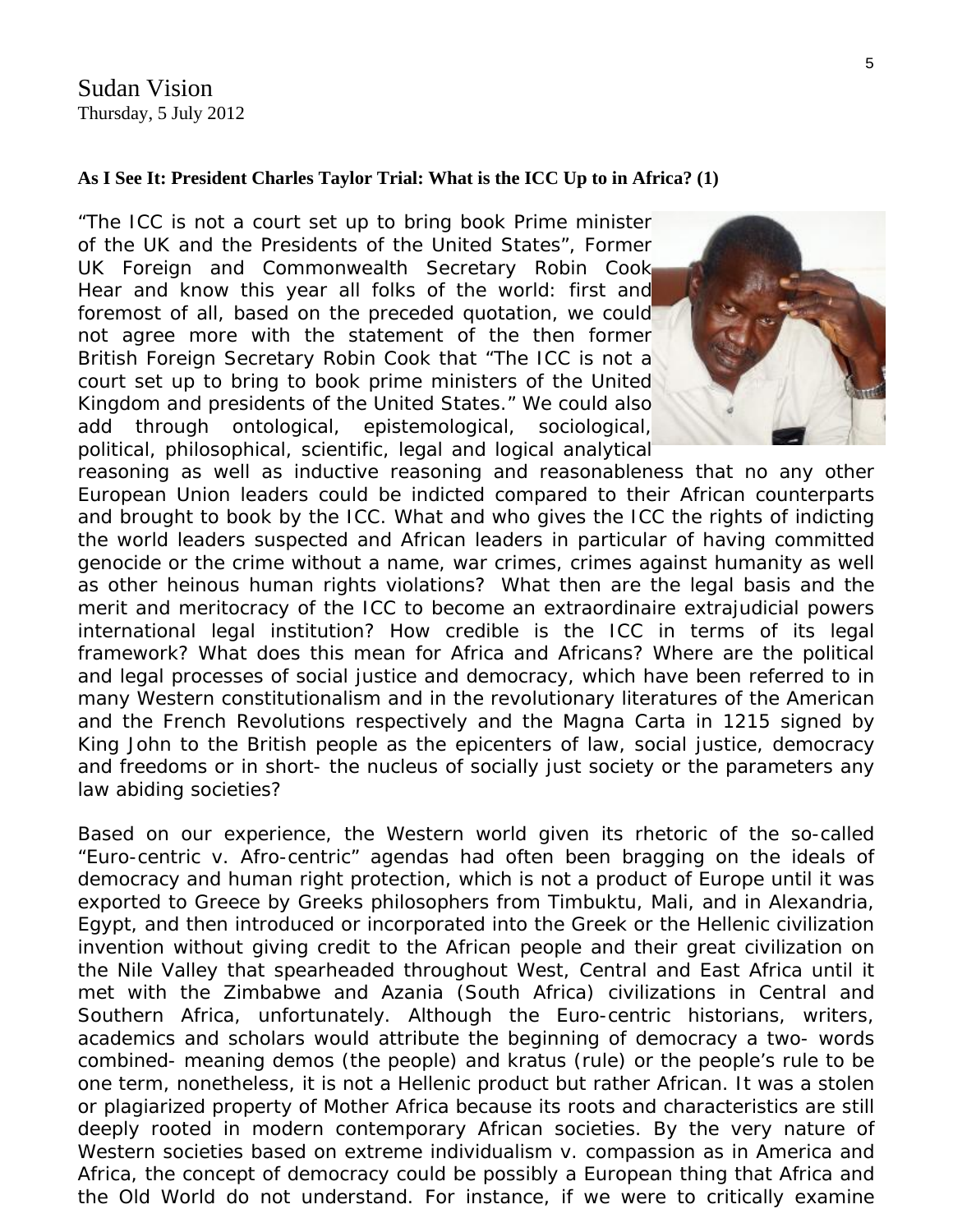some African societies such as the Tiv of Northern Nigeria, the Nuer of South Sudan, the Islamic societies in Africa and the Middle East and compared their lifestyles', they all would surely fit and augment well with the ideals democracy (liberty, freedom, equality, social justice and fraternity) could surely ascertain and prove that democracy itself, per se, is a truly Afro-Arab concept or thing contrary to the claims by Greece or the Hellenic civilization and the Euro-centric idealists and skeptics as Greek or the Hellenic civilization product that the entire world do not understand and they could without any question argue such a claim authentically, authoritatively and forthrightly in any well-informed audiences and intellectual discourses on this planet-Earth that the term is a Greek contribution to mankind. This is one tenets and specific raison d'être that many European and American institutions of higher learning have restricted and limited admissions of many aspiring Afro-Arab and Afro-Asian young scholars and doctoral students gaining adequate admissions to undertakes studies and research in archaeology, history and political science departments because of the Western fears that distortions that they have made or inserted in the world history and geography writings would be vigorously challenged, counteracted and rebuttal effectively and adequately by these rising would-be non-white scholars and academics. Therefore, tougher deliberate restrictions have been placed on African, Asian and Arab scholars not only to study and research to earn doctoral degrees in archaeology, history and political science in many US and European universities and colleges history and political science departments. Furthermore publications of Afro-Asian writers and researchers have been limited and scanty with more rejection of publishing of such scholars' works in Europe and North America publishing houses. In order to reverse the social permanent injuries and the denial of publications, the non-white institutions of higher in Afro-Asia should under creating publishing houses the nonwhite scholars. This would force the western world to open up the quest for knowledge for all in both short and long terms. One of the obviously reasons often given by the Euro-centric institutions have been that there is less or no money but aspiring whites scholar are adequately funded by the big multinational corporations, foundations and philanthropists to undertake research and writing in the abovementioned fields. For instance, many white social and cultural anthropologists have spent years studying non-whites or indigenous cultures worldwide. How many nonwhite scholars could be sponsored by the whites Euro-centric institutions or establishments to study European and the Anglo-American anthropology, archaeology and sociology? Many of these bright or brilliant aspiring scholars to inspire others have been restricted only to African, the Middle Eastern and Asian Studies as a buffer-zone to prohibit them not only to earn doctoral degrees and to teach in archaeology, history and political science departments. The restrictions have been superimposed on Afro-Asian and Afro-Arab scholars to have excess to archaeology, history and political science departments tantamount to what I may term as a deliberate and willful academic discrimination, denial of access to the quest of knowledge for the sake of knowledge, racism and racialism and xenophobia of the third order on the part of the white scholars and department heads in most Western institutions of higher learning. Therefore, the quest for knowledge is colorless, non-racial, non-fallacy and knows no color at all. It is borderless like the doctors without borders operating worldwide. I do believe that God Almighty that for everything, absolutely everything, above and below, visible and invisible,... everything got started in him and finds it purpose in (Colossian 1:16) and gives it a different name like I do in my Nuer culture as "Kwoth Nhial" (God of Heaven or the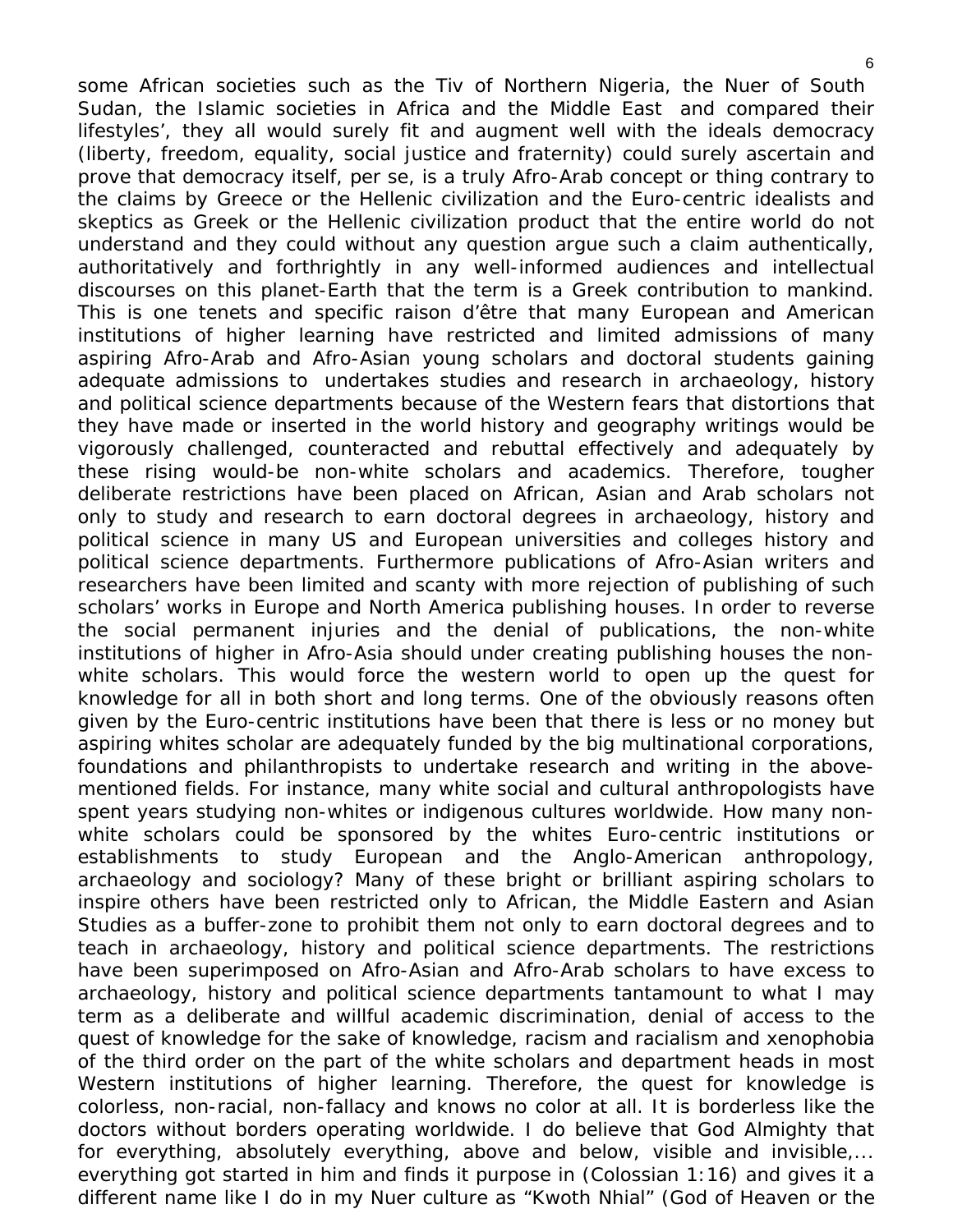sky) that created all human beings or the human species as equal and in his own image, did not differentiate such a creation, but equalized it for his purpose of driven life. Therefore, the idea of racial superiority as propagated by the Nazis, slavery in America against the Black folks and the Red men or the Native Americans and apartheid in South Africa by the Bore or the French Huguenots that later on renamed itself as the Afrikana or the white tribe of South Africa against the African majority of the population was only the utilized as the tools and sources of socioeconomic exploitation, domination and oppression. Non-white folks are no stupid or dumped or superior compared to their white counterparts who had accessed to technology during the Industrial Revolution in Europe, which helped them to exploit and spread the Europeanization of the world under the aegis of colonialism the worst and the exploitative system of its kind ever invented on the planet. The white folks were neither superior to non-whites nor the non-white was inferior or lower human beings or species to the whites. It is self-evident that all men are created equal by God the Creator of all things, above and below. Nevertheless, the only difference was not racial or physical structures but modern acquired technology through the Industrial Revolution before the non-whites acquired it. It is my believe that all homo sapiens or human beings, including our cousins the monkeys of all types who are still roaming on the trees-tops in the wild, would through metamorphosis or as in biology change of physical form that occurs through development into adulthood of some creatures, for example butterflies…etc., transfiguration, transformation or regeneration to become the next human species on the planet generations or centuries ahead.

Probably, we were once like them generations ago roaming in the world because they do not look and behave any different from us. It would seem that our behavior is no different from them, the DNA is the same and because of these physical and genetic relationship, our cousins the monkeys are essential and parcel or the photocopy of the modern human beings [Homo sapiens]. They possessed intelligence, aspirations, determination to accomplish, but the social structures and societies created more obstacles to be overcome by so many and with only so few privileged and propertied few could make it or to overcome most of the social hurdles lied down in all societies. Therefore, there is no doubt that Europe robbed Africa of many great cultural artifacts that even some of the African antiquities still are hanging on walls of European and North American Museums. By law, African, Arab and Asian governments and peoples should claim such historical artifacts and antiquities, which were illegal stolen by the ex-colonial powers during the darkest hour of colonialism to be peacefully returned to where they belonged. Since we know now that the case the ICC has become an insult or a curse [cien] creating another permanent injury to the African intelligence, minds, bodies, souls and spirits, it would surely be better off to quit it. Actually, the establishment of the court has diminished European and the Anglo-American pride on ideals of social justice, travesty of democracy and human rights protection throughout the world. Europe is ready to punish African leaders to the brink but they would not succeed in this venture. The German philosopher Goethe says he, "Distrust all those in whom the urge to punish is strong". This is the political ambition of the Europe against Africa and African leaders. Africans people could not wait until all their leaders have been humiliated by the ex-colonial or ex-imperial powers. It is now high time or the time has ripped for Africans and African leaders to wake up and to fight for their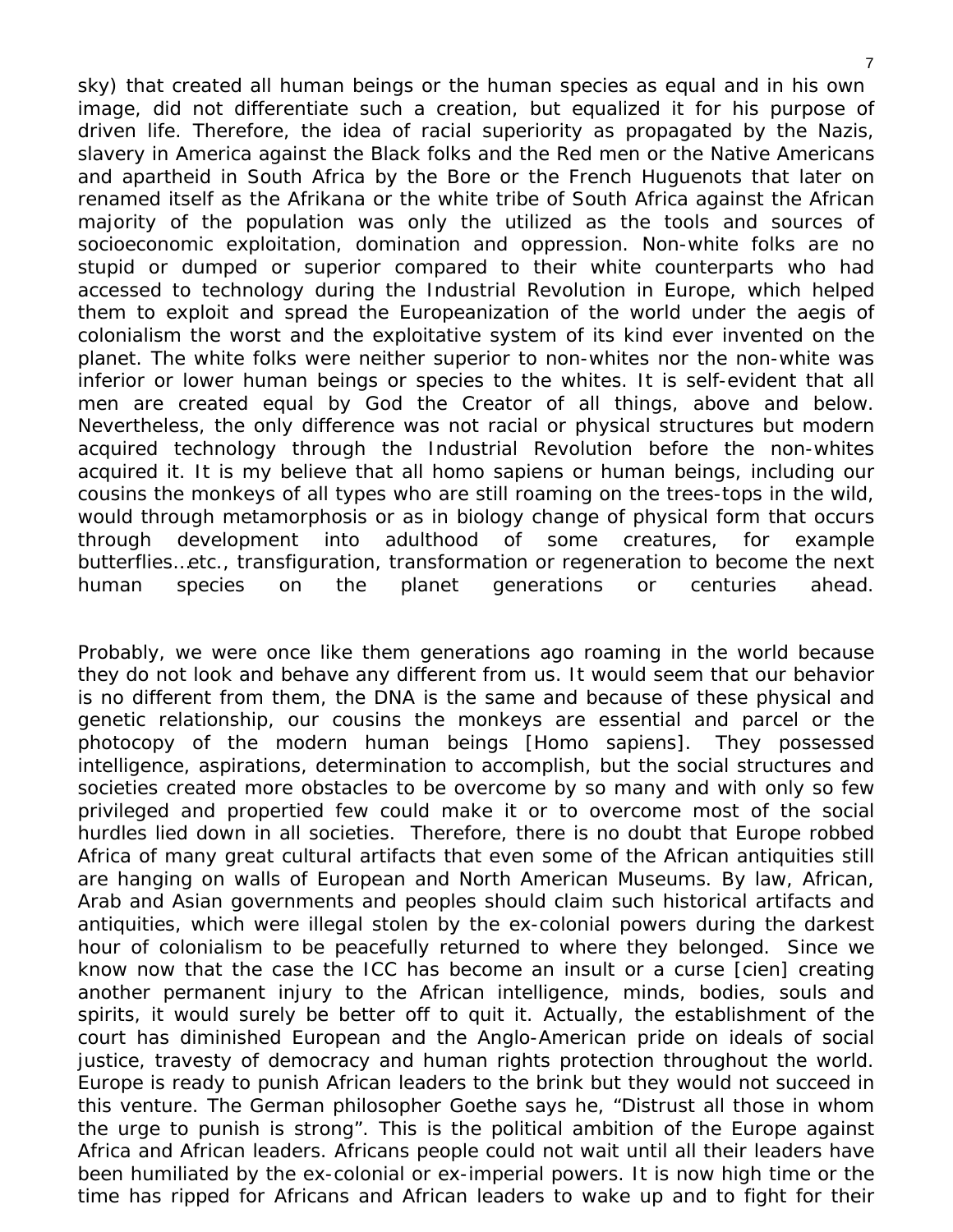legitimate rights and to stand up tall for the preservation of such rights that the ICC as a European neo-colonial invention seeks to evade to complete what they have left out undone during the colonial past in Africa. We must and ought to unite against the Europe and the ICC that have emerged as fests and a de facto European court, funded by and directed by Europe and specifically focused exclusively on the African continent and thereby serving Western political, strategic and economic national interests in the interest in the Africa. The ICC: A New Graveyard for Africa

There is no doubt that the ICC is a new graveyard for African leaders and unless African leaders unite, it could consume them one-by-one because Europe has vengeance for African leaders and peoples. In my capacity as a scholar and an academic researcher, I had been privileged following step by step the ICC infantile development until it became a monster searching to devour African, Arab and Asian leaders termed as the bad guys on the block on the one hand and whilst calling European leaders as being the good guys on the block on the other. Currently, I have completed research and writing my fact finds on the ICC, its intentions and its special focus on Africa in particular. I hope to present my work on the ICC for publications for publication as soon as possible. In fact, the case of Present Charles Taylor of Liberia of the first Africa Republic (1847) had indulged and intrigued me most not only as an African expert and a scholar in the international relations/law, but as an Africa scholar who has the esteem desire to project Africa image compared to what is being written by what Andrew termed as the "smart ass white boys" during Ambassador Andrew Young's tenure at the United Nations. This piece of work focuses on the swift trial and conviction of President Charles Taylor of Liberia that I had great acquaintance during my Undergraduate studies in the College of Arts and Sciences, University of Liberia (1971-1975) and prior to my departure to the United States of America as a young Graduate student from the war-ravaged South Sudan. In addition, this piece would vividly present what Africans and African leaders could do to prevent another future mockery trial in kangaroo court in The Hague, The Netherlands, similar to the case of Charles Taylor, President Milosevic of Serbia and other Serbs nationalists. The ICC as fluently stated by the former British Foreign Secretary Robin Cook, that it not a court set up to indict trial and convict prime ministers of the UK and the US Presidents. We would then wonder, what kind of a court is it? Succinctly, we to explore this grave policy of exceptionalism and exclusionism of the UK, the US and European leaders brief through scientific, political, philosophical, sociological, legal and logical reasoning and reasonableness on the nature of the ICC biases and prejudices on politics of exclusionism and exceptionally particularly, on the European and the Anglo-American leaders to be indicted, trialed and convicted in the said court.

8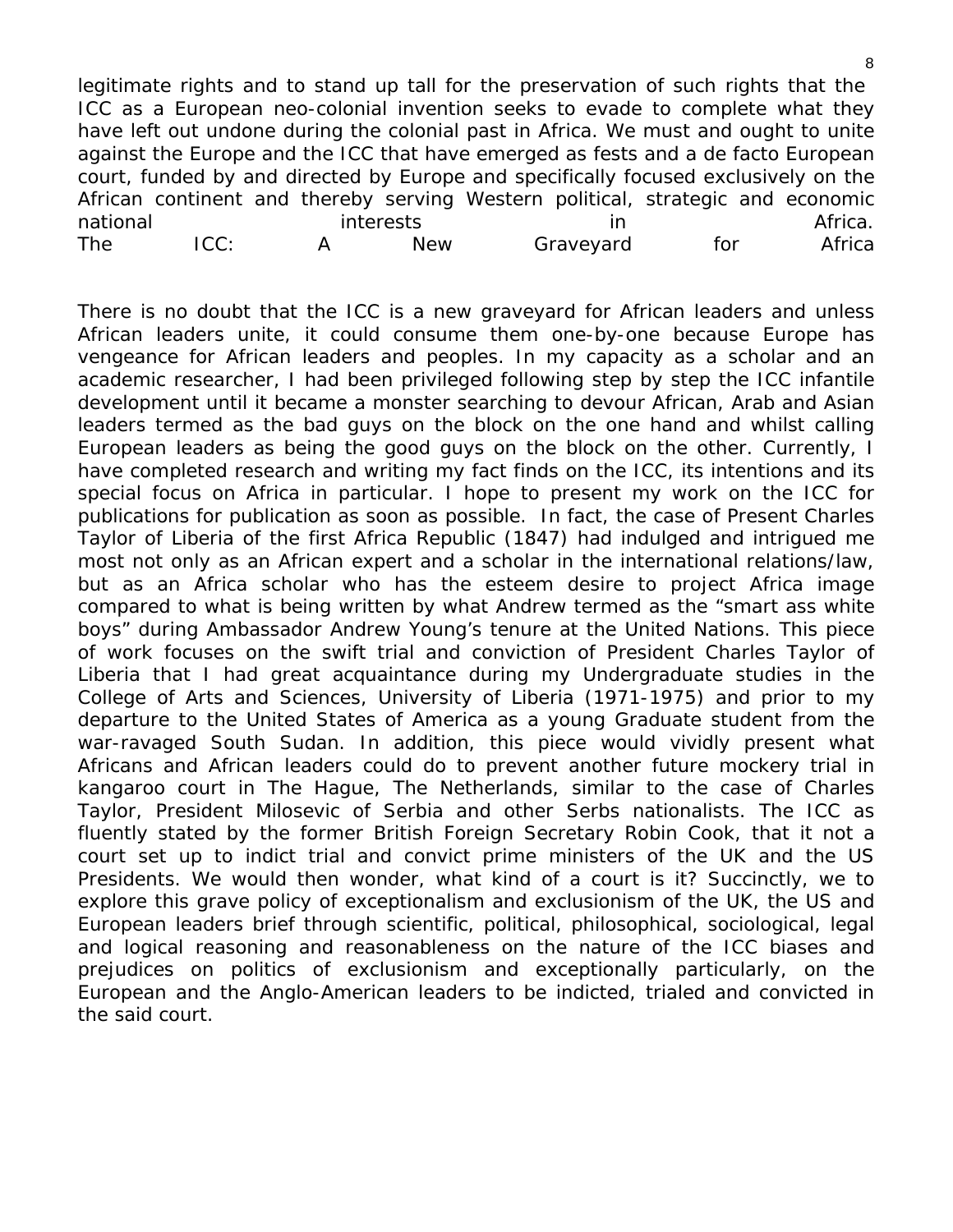New Era (Namibia) Wednesday, 4 July 2012

#### **Namibia: Do International Courts Serve As Tools for Western Nations?**

opinion

Stephen Gowan's article on the "Law of the Rulers" in the Southern Times of May 13, 2012, was a scholarly piece of work. It was well researched and advanced the premise that, "the function of international courts controlled by Western nations is not to deter atrocities, for atrocities committed in the service of Western imperialism are never prosecuted, but to deter military action against Western interests. Indeed, Western-controlled tribunals are tools of regime-change."

Let us look at two extreme cases: that of Charles Taylor, the former President of Liberia who was convicted by the Special Court for Sierra Leone on a long list of atrocities, including acts of terrorism; murder; rape; sexual slavery; recruiting child soldiers; enslavement, pillage, etc. on the one hand and Libyan rebels aided and abetted by NATO leaders who "abducted, arbitrarily detained, tortured and killed" their way through the rebellion, while reducing the city of Sirte to rubble through indiscriminate shelling, in itself a war crime on the other hand.

If we follow the paradigm shift of the Court that the Prosecution had not alleged that Mr Taylor had committed these crimes in person but that he had "aided and abetted the rebels (the crimes' perpetrators) by providing them with arms and ammunition, military personnel, operational support and moral support", can we confidently say the same that they will be a Special Court for Libya to prosecute the rebels' backers or will there be indictments against Obama, Cameron and Sarkozy by the International Criminal Court?

After all, Taylor was convicted of doing what the President of the United States, the Prime Minister of Britain and the former President of France recently did in Libya: arming and supporting an atrocitycommitting rebel group for they aided and abetted the rebels, furnished them with arms and ammunition, gave them military personnel, provided operational support and supported them morally.

The same tools of regime change are being spearheaded by Washington to depose Syrian President Bashar Assad with watered down "sanctions; diplomatic pressure; increased engagement with the opposition ... and the looming threat of prosecution - all tools at the disposal short of military intervention for regime change" [Stephen Gowan's Emphasis]

Political pundits in Africa have equally advanced the myopic view that the UN International Court of Justice is "only targeting Africans and their leaders and not Westerners and their leaders like ex-President George Bush, Jr", for war crimes in Iraq and Afghanistan.

According to the renowned and astute Namibian Diplomat with impeccable credentials, Ambassador Tuliameni Kalomoh: Special Advisor to Namibia's Minister of Foreign Affairs and also former UN Special Representative to Liberia, as quoted by Marianne Nghidengwa in the weekly Confidente newspaper of 10-16 May 2012, critics due to sheer ignorance, are fundamentally wrong in asserting that the Court is only targeting Africans and their leaders.

Ambassador Kalomoh begins by qualifying the issue by making it explicitly clear that, "we Africans do not condone impunity. We should be held accountable for our actions but such convictions should be fair and applied internationally. We must fight impunity for justice. The Tailor trial has not met the criteria."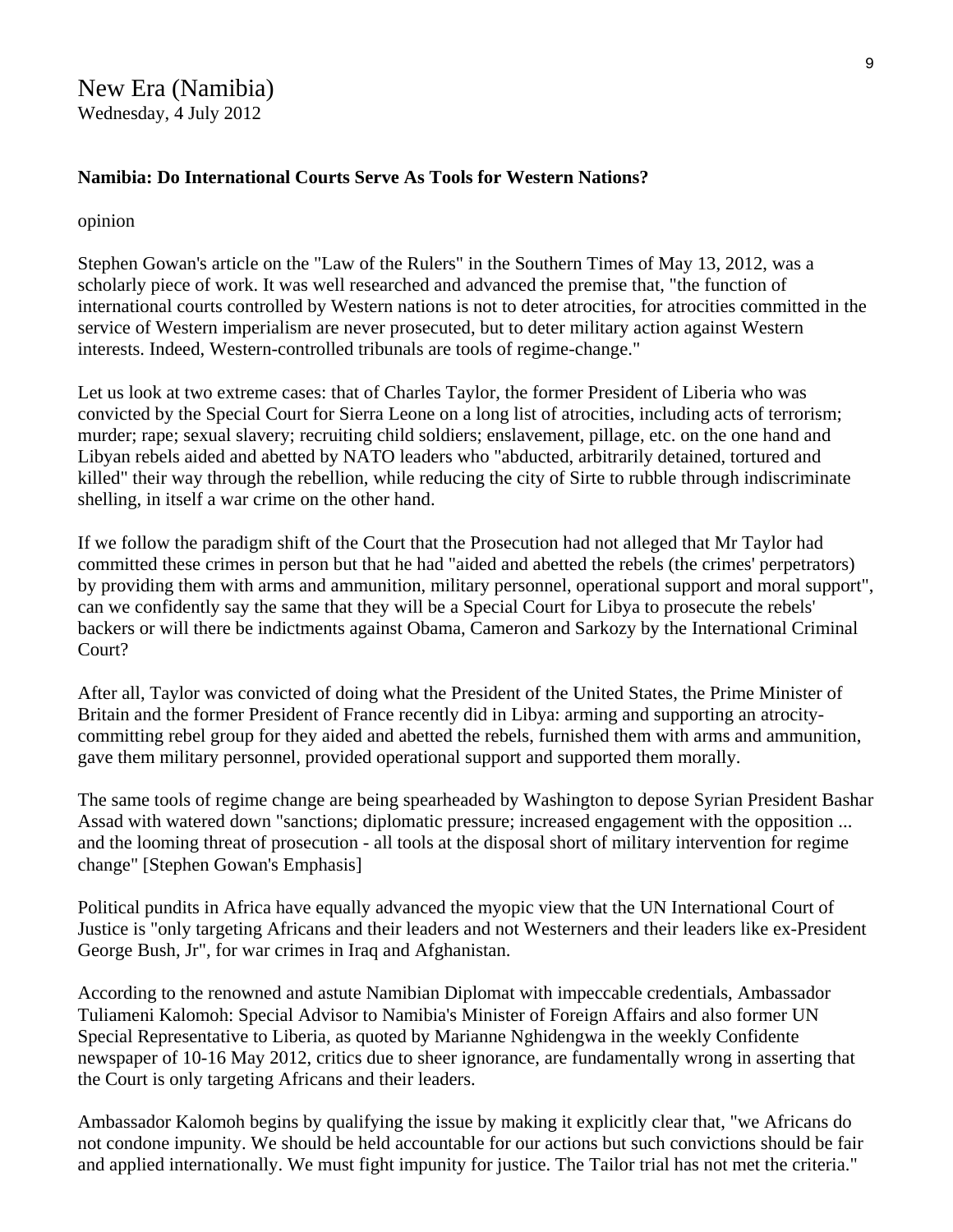According to Ambassador Kalomoh, "every case before the Court was either brought by Africans or African Members of the Security Council. There is no record of African Members having voted against a referral of any case that has appeared before the Court."

For instance, Taylor's case was taken to the Court by the Liberian Government with the support ande Southern Times of May 13, 2012 was a scholarly piece of work. It was well researched and advanced the premise that, "the function of international courts controlled by Western nations is not to deter atrocities, for atrocities committed in the service of Western imperialism are never prosecuted, but to deter military action against Western interests. Indeed, Western-controlled tribunals are too connivance of key African Governments in West Africa.

Similarly, Jean-Pierre Bemba of DRC was taken to the Court by the Government of the Central African Republic for atrocities he had committed in the country. President Omar Al-Bashir of Sudan case was referred by the UN Security Council, whereas the Rebel-Without-A-Cause, Joseph Kony of Uganda was referred to the Court by the Government of Uganda and during 2011 Muammar Gadaffi's case was referred by the Security Council.

Indeed with such hypocrisy in African-led Governments today, who's fooling who when we say the Court is targeting African leaders only? The reality on the ground is that there are so many cases from Africa before the UN International Court of Justice but we Africans look the other way to ascertain who brought these cases to Court; hence, we should only be angry at ourselves!

 Josephat Inambao Sinvula is currently employed at Oshana Regional Council in Oshakati, Oshana Region. The views expressed in this opinion piece are his own personal views.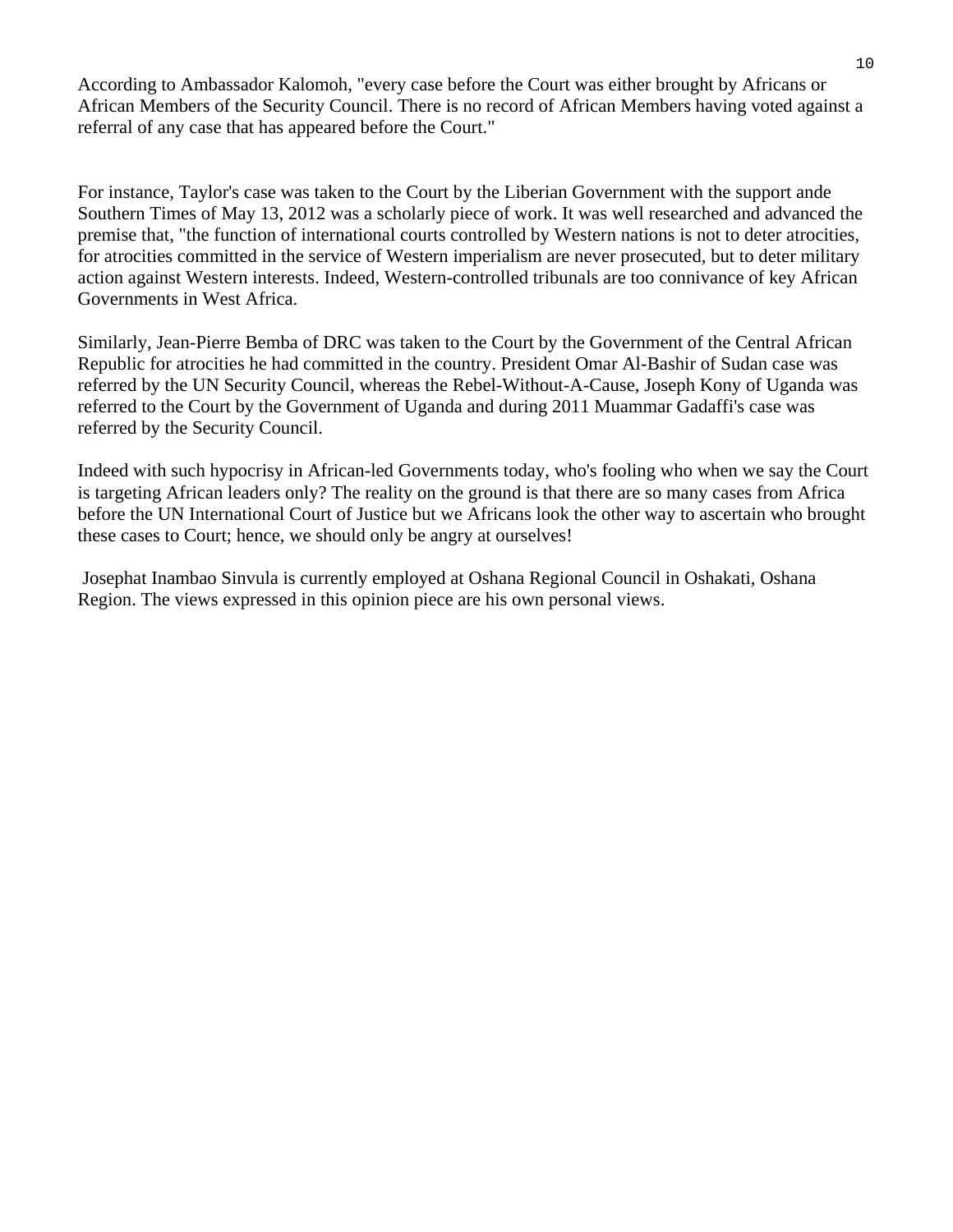#### Agence France Presse Wednesday, 4 July 2012

#### **Rwanda urges fresh momentum in hunt for top genocide suspect**



*The hunt for Kabuga, believed to have been the main financier of the 1994 genocide, is now the responsibility of the Mechanism for International Criminal Tribunals (MICT) which officially began work on Monday/AFP* 

KIGALI, Jul 4 – Rwanda's prosecutor general called for a change in strategy and tougher UN measures to track down fugitive genocide suspect Felicien Kabuga, one of Africa's most wanted men.

The hunt for Kabuga, believed to have been the main financier of the 1994 genocide, is now the responsibility of the Mechanism for International Criminal Tribunals (MICT) which officially began work on Monday.

The new UN-backed body takes over from the International Criminal Tribunal for Rwanda (ICTR), which is also based in the northern Tanzanian city of Arusha but is wrapping up activities at the end of 2014.

"If there is irrefutable evidence of his presence on the soil of a member state, more serious measures should be taken by the Security Council," Prosecutor General Martin Ngoga told AFP.

"There must be a new strategy, a new approach, a change of methods, language and tactics," he said.

Born in 1935, the Rwandan millionaire businessman is said to be a frequent traveller to various African nations where he buys protection.

He was thrown out of Switzerland in 1994, and spent some time in the Democratic Republic of Congo before seeking refuge in Kenya, where he has escaped several attempts to arrest him.

Ngoga argued that the UN Security Council's action had so far been limited to urging member states' cooperation.

He also called for stepped up international efforts to track down and arrest two other key suspects in the 1994 genocide against Rwanda's Tutsi minority, in which the UN says 800,000 people were killed in 100 days.

The pair have been named by MICT prosecutor Hassan Bubacar Jallow as former defence minister Augustin Bizimana and Protais Mpiranya, who was in charge of the presidential guard battalion.

According to MICT sources speaking on condition of anonymity, Kabuga still has business interests in Kenya, Mpiranya enjoys protection from senior Zimbabwean officials and Bizimana is hiding in the Democratic Republic of Congo.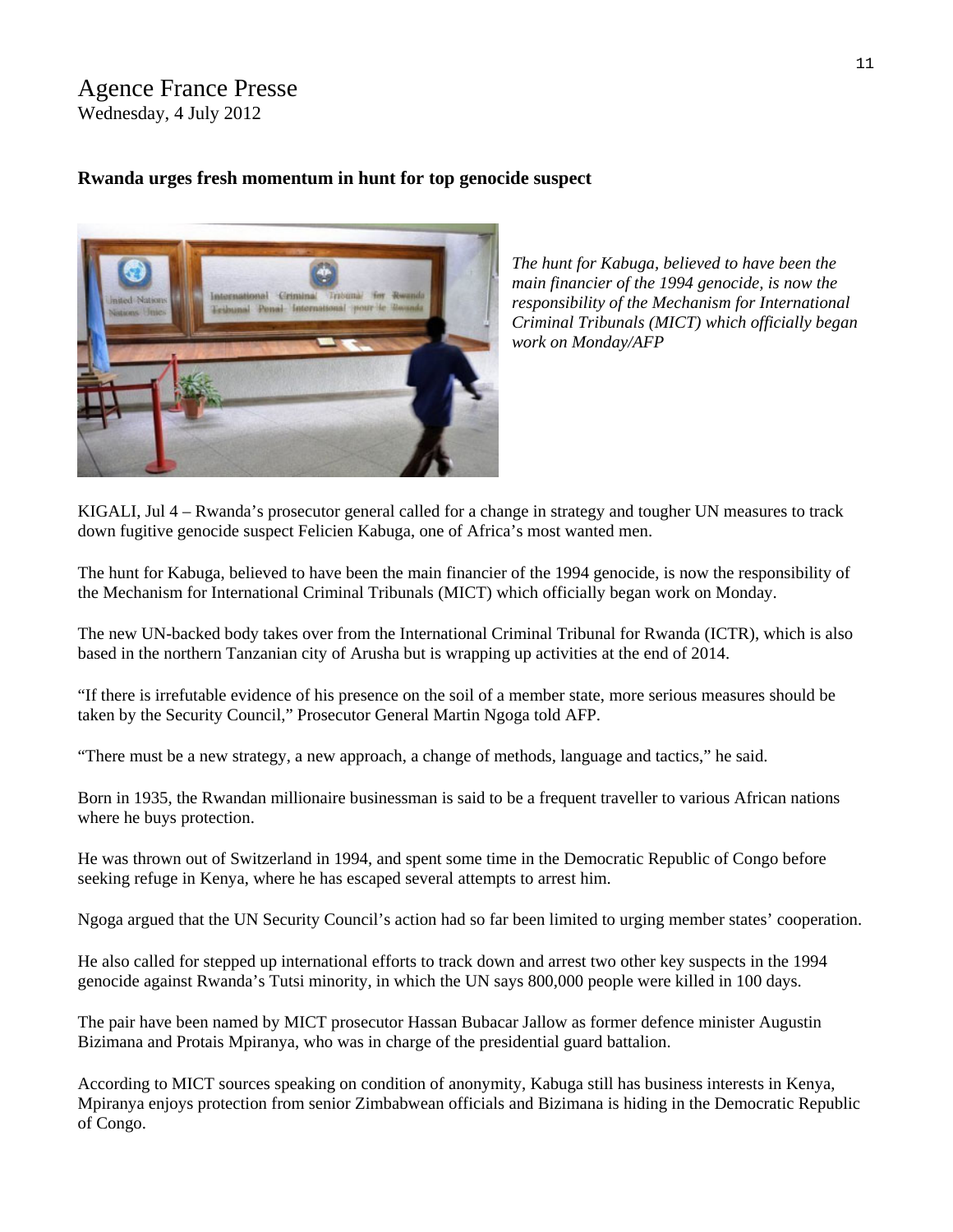#### **Rwanda: ICTR Stuck With Acquitted Persons**

By Edwin Musoni,

Even as the International Criminal Tribunal for Rwanda (ICTR) officially closed shop on June 30 handing over the remaining backlog to a residue mechanism, the court is still stuck with five former Rwandan officials who were acquitted of genocide crimes.

Although the five were cleared of criminal responsibility for the 1994 Genocide against the Tutsi, no country wants to take them in.

They have all indicated they do not wish to return to Rwanda, saying they wanted to join their families in various European countries.

The former suspects include former ministers Andre Ntagerura (Transport), Casmir Bizimungu (Health) and Jerome Bicamumpaka (Foreign affairs) - who were part of the transitional government that was installed after the death of President Juvenal Habyarimana, and which presided over the Genocide.

Others are Glatien Kabiligi, former head of operations in the former armed forces, and Protais Zigiranyirazo, a businessman and Habyarimana's brother-in-law.

Kabiligi is awaiting an appellant court's verdict on his request to rejoin his family in France, having secured the green light from a French lower court.

All the five stay in rented houses and live off ICTR allowances.

Also stuck in Arusha - the northern Tanzanian town which houses the UN tribunal - are two former convicts who completed their sentences.

"It's a problem we have had for a long time now. Ntagerura was acquitted in 2004 but has since failed to get a country to go to," ICTR Spokesperson, Roland Amoussouga, told The New Times.

With the term for the residue process set to expire in 2014, the United Nations Security Council has stepped up an appeal to member states to take in both the acquitted and former convicted officials.

Last week, the Security Council adopted a resolution to that effect after countries showed reluctance to respond to a similar resolution last year.

"The Security Council reiterates its call upon all states in position to do so, to cooperate with and render all necessary assistance to the international tribunal for its increased efforts towards the relocation of acquitted and convicted persons who have completed their sentences," reads the latest Council resolution.

Amoussouga said: "This is a renewed call since we have failed to get any positive response following last year's appeal. All the acquitted and released people don't have their families in Africa; they all have their wives and children in European countries, which is why we want Europe to take them".

There has never been such an experience before and their fate remains uncertain, at least according to the ICTR publicist.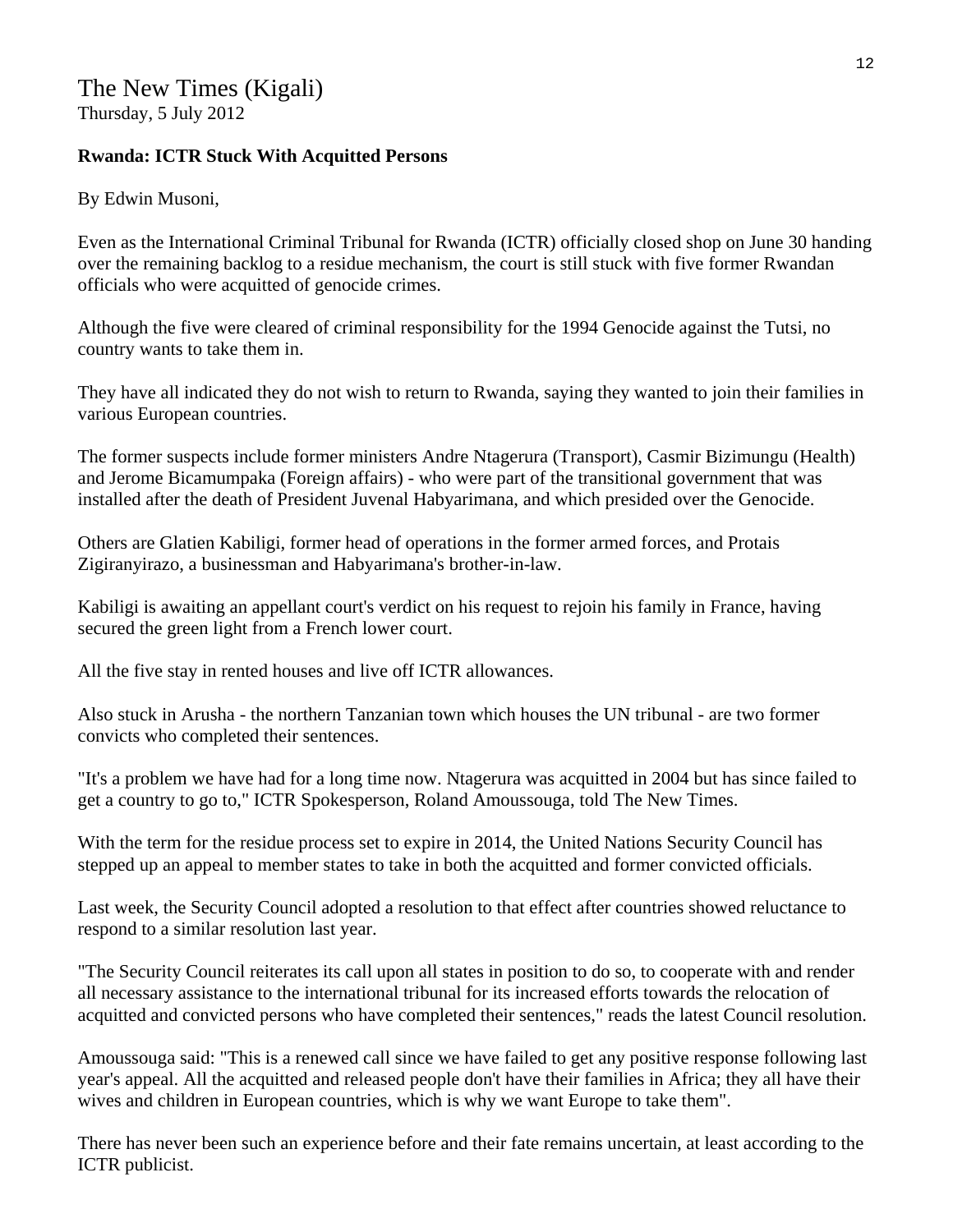"If it remains like this, then the tribunal will hand over the matter to the Security Council. The UN will determine the way forward. I really have no idea what will happen."

The ICTR President Vagn Joensen, whose service was last week extended by the Security Council, to December 31, 2014, told reporters that he and the Tribunal Registrar were stepping up diplomatic efforts to find host countries for the former officials.

Rwanda maintains that both the acquitted persons and former convicts were free to return home.

The Minister of Justice, Tharcisse Karugarama, says the former suspects would be treated as any other citizen.

"As the law provides, once a person is acquitted by a competent court, they can't be subjected to prosecution by another court. If they chose to come to Rwanda, they would be free citizens, they can only be prosecuted on crimes they have never been tried for," Karugarama told The New Times.

Asked if the government would facilitate their reintegration, the minister said: "All Rwandans are welcome home, and I think there is no better place to live than your homeland."

Those acquitted and have already secured host countries include former education minister Andre Rwamakuba (Switzerland) and the former prefect of the former Kibuye prefecture, Emmanuel Bagambiki, who is in Belgium.

France has received former mayors Jean Mpambara and Ignace Bagilishema, of Rukara and Mabanza communes, respectively.

In total, the 17-year old tribunal has acquitted 10 people.

Six have died in jail. They include Nzirorera (who was on trial), Jean Bosco Barayagwiza, George Rutaganda (both died in a Benin prison), Pastor Eliphaz Ntakirutinka, Joseph Serugendo (passed away from Tanzania) and former Anglican Bishop Samuel Musabyimana, who died after pleading not guilty.

The latter's body was transferred to Rwanda for burial according to his wish, Amoussouga said.

Meanwhile, the Security Council called for further cooperation in efforts to bring to justice top Genocide fugitives before the International Residue Mechanism winds up in two years time.

There are nine suspects who have been indicted by the Tribunal but remain at large. Notably among them is suspected Genocide chief financier Felicien Kabuga, former Minister of Defence, Augustine Bizimana, and former Commander of the Presidential Guard, Protais Mpiranyi.

The tribunal recently concluded evidence hearings for the three men, aimed at keeping testimonies about their alleged role in the Genocide, in which at least a million people were killed.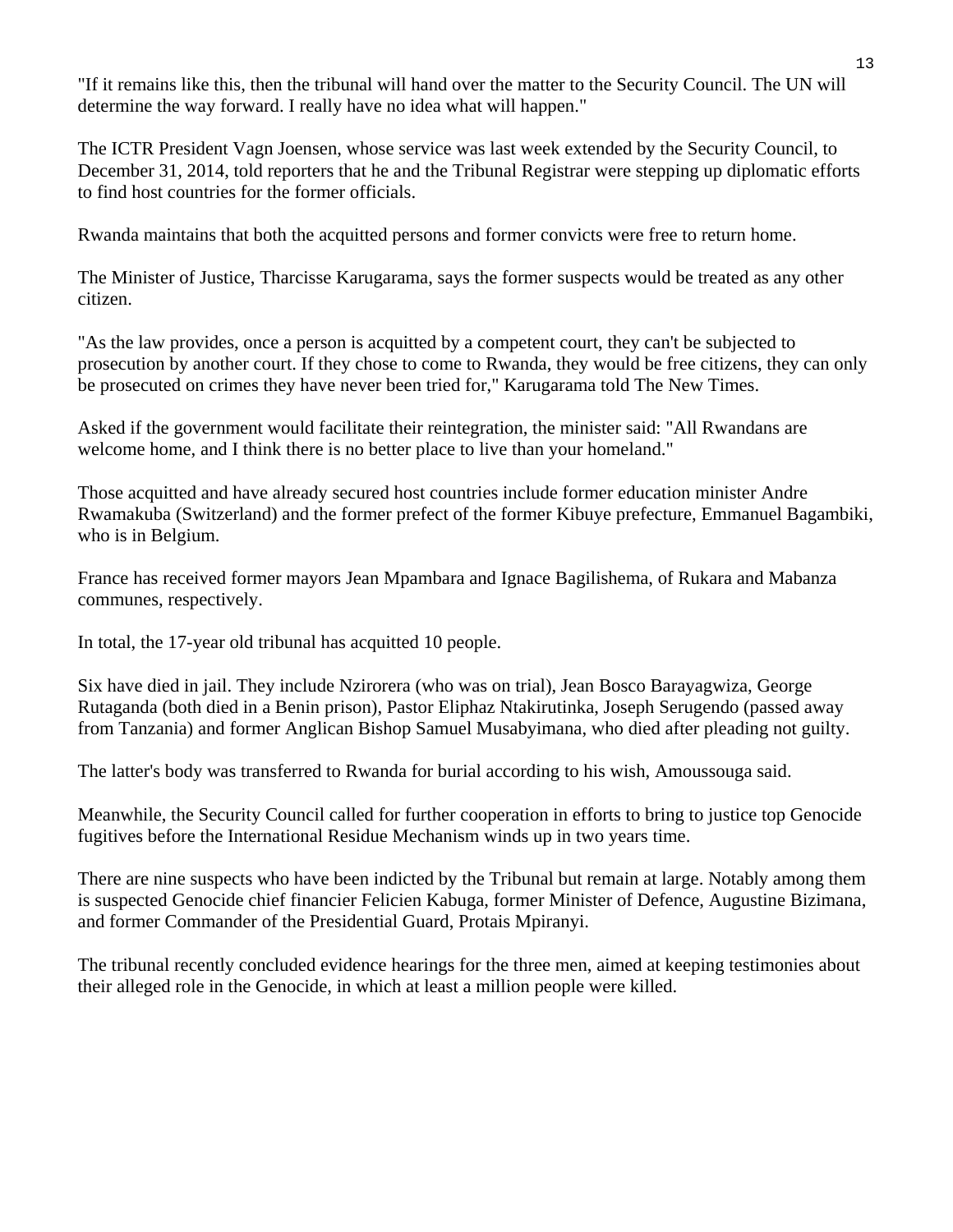#### **The International Criminal Court and the Arab World**

#### Maryam Jamshidi

The ICC's recent adventures in the Middle East and North Africa have furthered criticisms about its biased political tendencies.

The International Criminal Court (ICC) officially began its work ten years ago on July 1, 2002. While it has come to include over 120 member states from around the globe, the Court's expansive geographical ambit has been less than obvious from its caseload. Until now, the ICC has exercised its jurisdiction in only one particular part of the globe, Africa, raising concerns that its work is guided by political, rather than legal, considerations.

The ICC's recent adventures in the Middle East and North Africa have furthered criticisms about its biased political tendencies. With cases currently pending against Libyan and Sudanese officials, the ICC's involvement in the Arab World has occurred through the most political of all mechanisms – UN Security Council referral. At the same time, the Court's recent decision to withhold membership from the Palestinian Authority has further undermined its reputation as a neutral arbiter of justice.

The revolutions of the Arab Spring provide a prime opportunity for the ICC to carry through on its mission to end impunity for the worst international crimes. Perceptions about its political biases, however, undermine the Court's chance to have a positive impact on the ongoing transitional processes in the Middle East and North Africa. To ensure this opportunity is not squandered, the Court must address criticisms about its politicization.

The UN Security Council lies at the centre of this controversy. Under its governing statute, the ICC can assume jurisdiction only in cases involving member states, either upon referral by the UN Security Council, or where a country voluntarily accedes to its jurisdiction.

Other than Jordan and Tunisia, which respectively joined the ICC in April 2002 and June 2011, no Arab country has successfully taken up membership in the tribunal. At the same time, since the Court first opened its doors, it has received two Security Council referrals, Sudan in 2006 and Libya in 2011. As the only ICC cases from the Middle East and North Africa, the Security Council referral system has substantially shaped the region's relationship with the Court.

Transitional justice is an implicitly politicized discipline, arising during times of immense political turmoil. Involving the UN Security Council in its work creates additional political dimensions that cut against the pursuit of justice in several ways.

First, it impacts the Court's reputation. Most obviously, the Security Council is driven by the interests and agendas of its five permanent members. As such, referrals to the ICC carry the Council's politicized edge and potentially transform the Court into a political tool in inter-state power struggles. There is, however, also more at play. The Council's referral powers hinge on the existence of a threat to international peace and security, pursuant to Chapter VII of the UN Charter. As such, cases referred to the ICC will typically involve large-scale ongoing violence. The ICC's effectiveness in these situations will, as a result, be highly contingent on the development and outcomes of these conflicts. Given the unstable and unpredictable nature of these situations, the ICC may be unable ultimately to make substantial progress in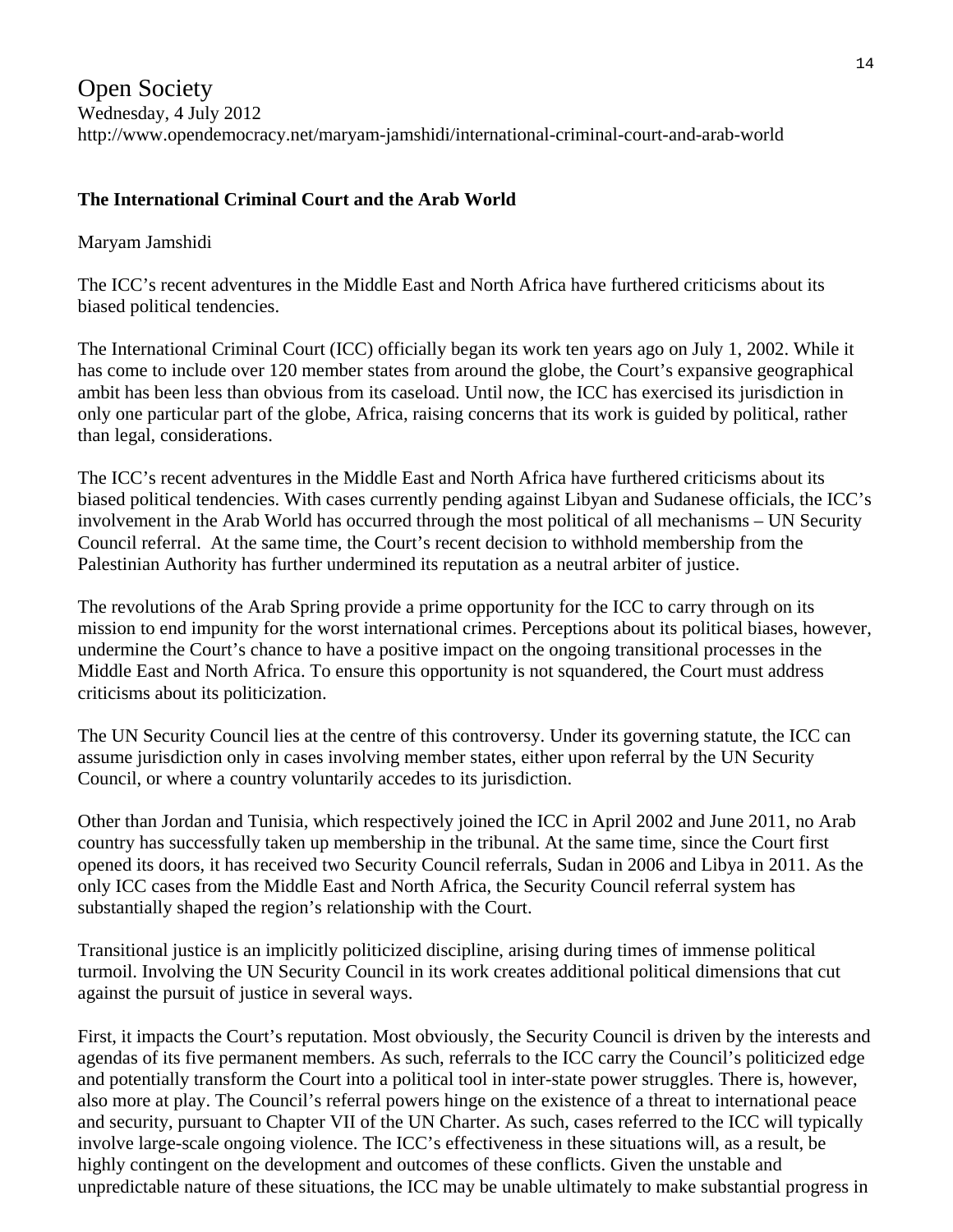these cases, a circumstance that undermines the Court's authority and impacts on perceptions about its effectiveness.

Finally, by impacting on the Court's reputation as an institution, Security Council referral undermines the pursuit of individual accountability more generally. As long as realpolitik motivates international affairs, Security Council involvement will affect matters the Court can consider, further skewing its already unbalanced caseload. This undermines the pursuit of individual accountability by arbitrarily narrowing the range of cases the Court can undertake.

The ICC's involvement in Sudan and Libya underscores these realities. The Security Council's Sudan referral came in response to the crisis in the Darfur region. Ultimately, the Court decided to issue indictments against several Sudanese defendants, including the country's president, Omar Al Bashir. While the Bashir indictment came on July 14, 2008 (followed by a second indictment, for genocide, in July 2010), the Sudanese president has yet to be arrested or transferred to the Court.

There are two reasons for this failure. First, there has been general hostility toward the indictment from regional leaders and countries. The African Union (AU), and a number of Arab governments, have refused to arrest Bashir or otherwise cooperate with the ICC. Most recently, in early June 2012, the AU called upon the Court to drop its case against the Sudanese leader.

Second, western governments, including the United States, have been unwilling to push for enforcement of the outstanding ICC indictments, giving priority to the political and diplomatic processes involved in resolving the Darfur crisis. Most recently, the UN itself provided a helicopter ride to another indicted official, Ahmed Haroun, governor of the Sudanese state of South Kordofan, to facilitate his attendance at a meeting to resolve a local conflict within his governorate.

The Security Council's involvement in the Libya case created similar complications for the ICC. The Council's February 2011 referral came shortly before its decision to authorize a no-fly zone to protect civilians in Libya against government attack. The ICC referral eventually resulted in indictments against Muammar Qaddafi, his son Seif al-Islam, and former intelligence chief, Abdullah Senussi.

As the no-fly zone turned into more direct military intervention, international response to the Security Council's involvement, the ICC referral included, became increasingly critical. The Council's unwillingness to act in Syria further exacerbated these concerns, bringing increased accusations about the political nature of the Libya case.

Meanwhile, death and politics have prevented the ICC from taking custody over the indicted Libyans. Muammar Qaddafi was killed in fighting inside the country in late October 2011. Senussi continues to face an uncertain future awaiting extradition from Mauritania, and Libyan officials have rejected an ICC order to hand over Seif al Islam, who they are currently holding for trial in Libya.

In light of the Sudan and Libya cases, the ICC has been criticized by many in the region as irrelevant, impotent, and subject to the will of powerful western states. The ICC's recent decision to bar the Palestinians from joining the Court has added further fuel to this fire.

In January 2009, the Palestinian Authority lodged a declaration with the Court voluntarily acceding to the ICC's jurisdiction for events occurring in the Palestinian Territories after July 1, 2002.

Over three years later, on April 3, 2012, the Office of the Prosecutor issued a decision on Palestine's membership bid. Relying on its lack of member state status within the UN, the ICC Prosecutor barred Palestine from joining the Court. While noting that over 130 governments and international institutions had recognized Palestine as a state, the Prosecutor found its status as "observer," rather than "Non-Member State," in the UN to be sufficient to foreclose ICC membership for the time being.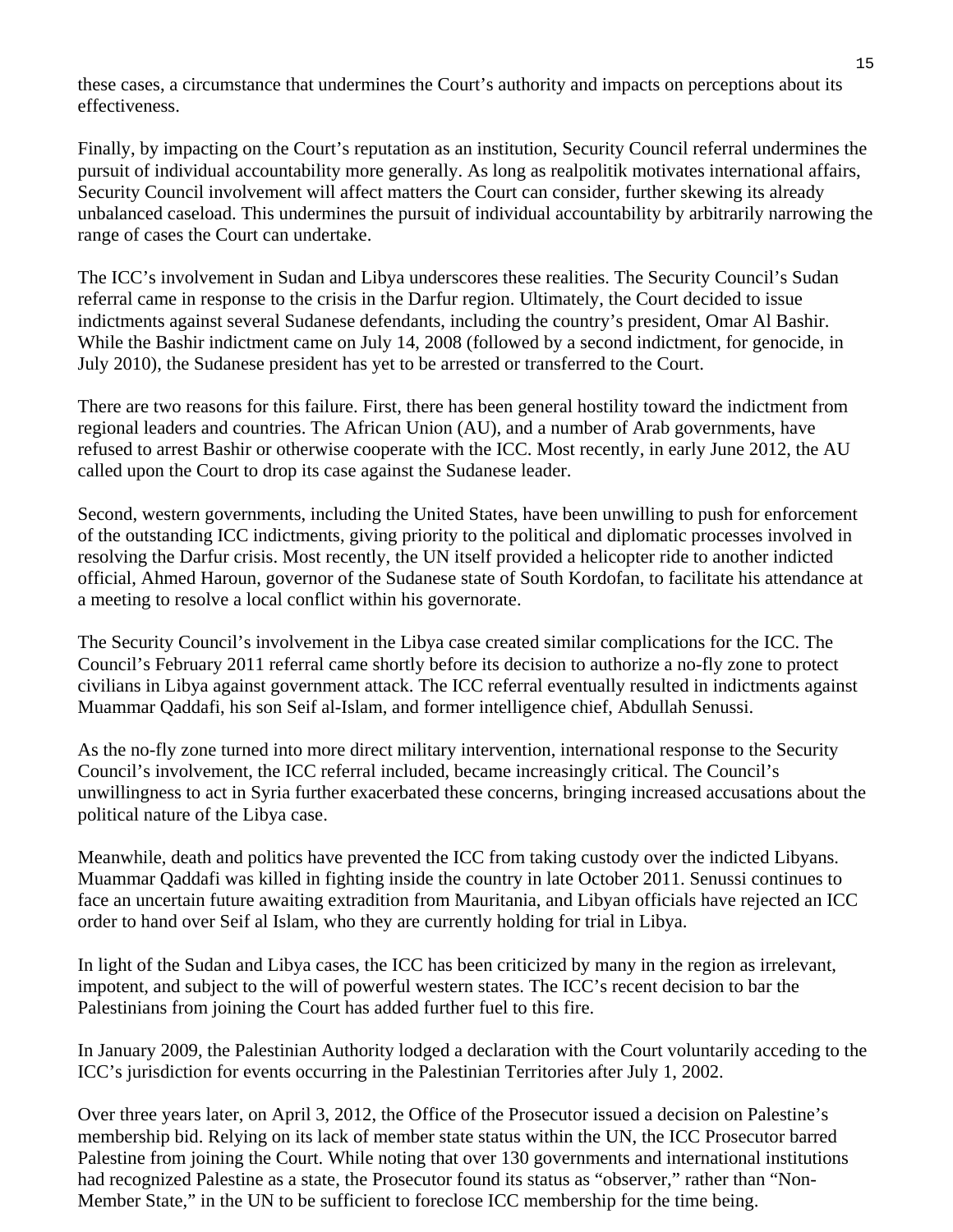A number of legal experts and NGOs condemned the decision as reflecting political bias and violating the ICC's Statute, which reserves questions of jurisdiction exclusively to the Court's judges.

These criticisms aside, the Palestine case may also present a potential strategy for addressing the political effects of Security Council referral to the ICC. Rather than merely rubber-stamping Palestinian membership, the Court took pains to consider whether jurisdiction over Palestine would be appropriate. In cases involving the Security Council, the Court could make a similar point of addressing the validity of its jurisdiction under Chapter VII. Courts regularly consider issues of jurisdiction on their own motion, that is, without having the issue raised by any party to the matter. In cases referred by the Security Council, the ICC could make the effort to genuinely consider whether the requirements of Chapter VII have been met.

A similar circumstance is currently unfolding in another legal institution mired in regional controversy, the Special Tribunal for Lebanon (STL). Established in 2007, the STL is a specialized international court investigating the assassination of Lebanese Prime Minister Rafik Hariri and several other Lebanese nationals between October 2004 and December 2005.

Most recently, defense attorneys brought a case challenging the STL's very existence. Among the arguments presented, defendants claimed that the Security Council abused its powers in invoking Chapter VII to pass Resolution 1757, which paved the way for the STL. According to defendants, the assassination of Rafik Hariri, and the other Lebanese nationals, did not constitute a threat to international peace and security. As a result, because its establishment was unlawful, the STL cannot, in defendants' view, provide a fair trial to the accused.

A decision in this case is expected to issue toward the end of July. Nevertheless, together with the ICC's approach to Palestinian membership, it presents a possible means of dealing with concerns about the Court's biased, political behavior. As long as the Court engages in a credible and authentic inquiry into the jurisdictional question, it may help counteract the harmful political effects of Security Council referral and go a long way to rehabilitating the ICC's reputation in the Middle East and North Africa, as well as the world at large.